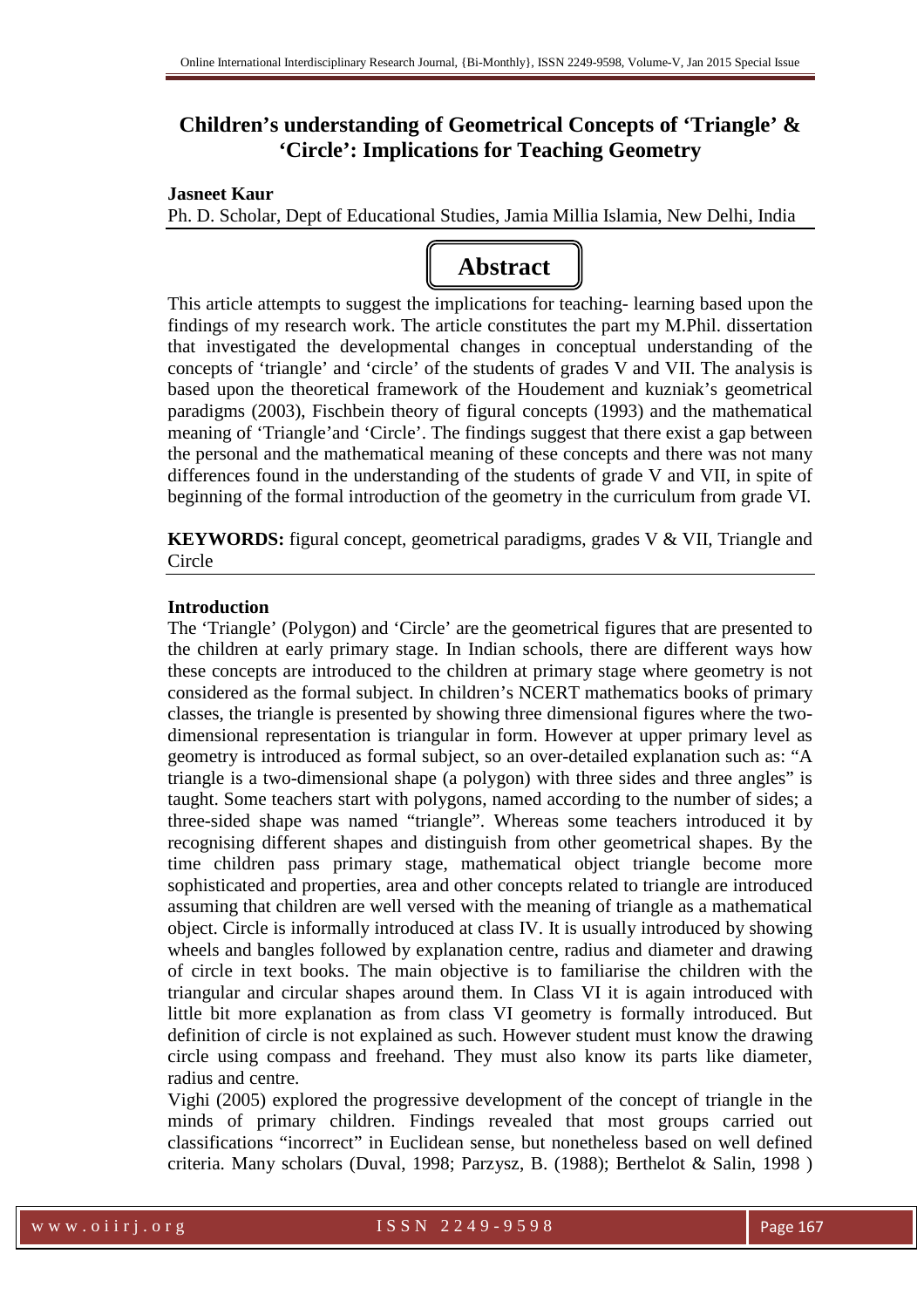identified several strong difficulties related to the use of figures in solving geometry problems at secondary school concerning both construction of figures and proofs of properties of geometric figures. Fischbein (1993) proposed the notion of 'figural concept' such that, while a geometrical figure such as a square can be described as having intrinsic conceptual properties (in that it is controlled by geometrical theory), it is not solely a concept, it is an image too (I*bid*, p141). Accordingly, geometrical reasoning is characterized by the interaction between these two aspects, the figural and the conceptual. Fischbein also suggested that "the process of building figural concepts in the students' mind should not be considered a spontaneous effect of usual geometry courses" (Fischbein, 1993). (Monaghan 2000) Monaghan discussed the way in which students perceive various quadrilaterals, and particularly the connection between the perception and description of a given geometrical figure.

Researchers have also shown that most of the difficulties are experienced by the students during the transition from elementary/primary to secondary school which is evident in their performance in most topics, especially in mathematics. It is considered to be as a critical life event, since progressing from one level of education to the next, students may experience major changes in school climate, educational practices, and social structures (Rice,2001). (Deliyianni, Elia & Gagatsis, 2009) investigated the role of various aspects of apprehension, i.e., perceptual, operative and discursive apprehension, in geometrical figure understanding of primary and secondary school student. Findings revealed differences between primary and secondary school students' performance and in the way they behaved during the solution of the tasks. (Panaoura & Gagatsis,2009) studied the geometrical reasoning of primary and secondary school students in order to investigate the strategies and common errors students make while transition from natural geometry(the objects of this paradigm of geometry are material objects) to Natural Axiomatic Geometry (definitions and axioms are necessary to create the objects in this paradigm of geometry). These findings stress the need for helping students progressively move from the geometry of observation to the geometry of deduction*.*

#### **The present study**

 The basic purpose of the study was to explore the developmental changes in conceptual understanding of the geometrical concepts of 'Triangle' and 'Circle' among the children of grades V and VII. It was an attempt to look at perceptual, lexical and figural aspect (fischebein, 1993) among students of class V and VII and to see the conceptual changes from V to VII class students. The study also tried to explore the factors contributing to the development of the concept viz. Pedagogical Practices in mathematics, Support available at home regarding learning mathematics, Resources available at school for mathematics. An attempt was also made to suggest the implications of the findings for teaching of geometry.

### **Theoretical frameworks**

## **Houdement and Kuzniak's Theoretical Perspective**

The article focuses on the part of this theoretical perspective that considers geometry as a theory of space, which tends to represent the local properties of real space. Its more elaborate form is R3 with the structure of a Euclidean space. This perspective divides geometry into three paradigms viz**. Geometry I (Natural Geometry) which is related to reality. Perception, experiment and deduction are the means to act on the material objects. Geometry II (Natural Axiomatic Geometry) where**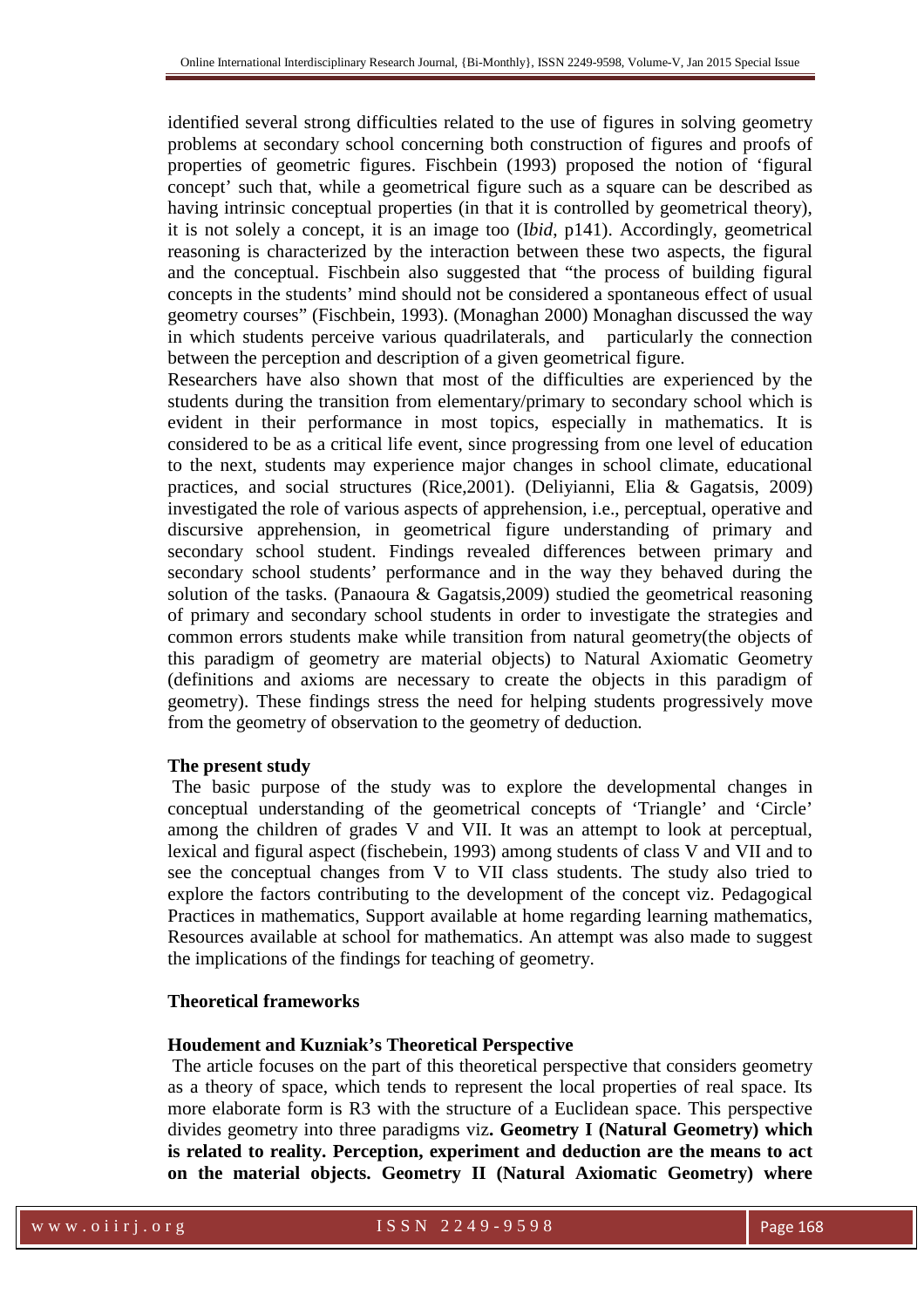**hypo**thetical deductive laws in an axiomatic systems are to be used for validation , however relation to reality remains important. **Geometry III (Formalist Axiomatic Geometry),** the system of axioms is complete and independent of its possible applications to the world. The only criterion of truth is consistency (i.e. absence of contradictions). "Fundamental principle is that the various proposed paradigms are homogeneous: it is possible to reason inside one paradigm without knowing the nature of the other" (Houdement & Kuzniak, 2003).

#### **Fischebein's theory of figural concepts**

In his paper, it is argued that geometrical figures are characterized by both conceptual and sensorial properties. A geometrical figure is a mental abstract, ideal entity, the meaning of which is governed by a definition. At the same time, it is an image: it possesses extensiveness (spatiality), shape and magnitude. In geometrical reasoning the two categories of properties should merge absolutely, with the sensorial components providing the dynamics of invention and the conceptual component guaranteeing the logical course of the mathematical process.

#### **Triangle**

What is a triangle? Is a triangle an abstraction of a concrete objects? In nature there are very few examples of triangles. If we try to find, in the manner of Galilean philosophy, correspondence between objects in nature and mathematical shapes, it is difficult to place the triangle. According to Plato, the triangle is an idea, which exists independently of human thought, and according to Aristotle a triangle is an imminent shape upon real objects. Euclid defines the rectilinear figures (Definition XIX) those bound by straight lines; trilateral shapes are bound by three straight lines. He classifies them according to sides or angles (Definitions XX and XXI).

#### **Circle**

The invention of the wheel is a fundamental discovery of properties of a circle. Mathematically, the circle is defined as the set of all points that are the same distance from a given point, called the center. That distance is called the radius. The word radius comes from the Latin word for rod or spoke of a wheel, and the radii, or spokes, radiate out from the center. The definition of a circle is the set of points all at the same distance from a given point called the centre. This definition can be used to draw a circle in the sand with a piece of string, or on paper with a compass. Our word center comes from the Greek word "kentron" meaning sharp point, as in the sharp point of the compass. Each point is equally distant from the axle of the wheel, making the tire roll smoothly. This makes the circle the ideal shape for gears and wheels and anything that rolls. The circle is the same on all sides. Designers choose this shape when they design an object that has no top or bottom, front or back, and can be used equally well from all sides.

#### **Methodology**

This study was done on 132 students of the three government schools of the capital (New Delhi) of India in two phases. Classes  $5<sup>th</sup>$  and  $7<sup>th</sup>$  were found to be appropriate as class  $5<sup>th</sup>$  being end of primary mathematics education, students of  $5<sup>th</sup>$  are familiar with most of geometrical concepts taught in an informal way without actually introducing geometry as subject and from class  $6<sup>th</sup>$ , geometry is introduced and taught in a formal way, class  $7<sup>th</sup>$  is first class after transition from primary to upper primary, to see the development and changes in the geometrical concepts class  $7<sup>th</sup>$  was selected.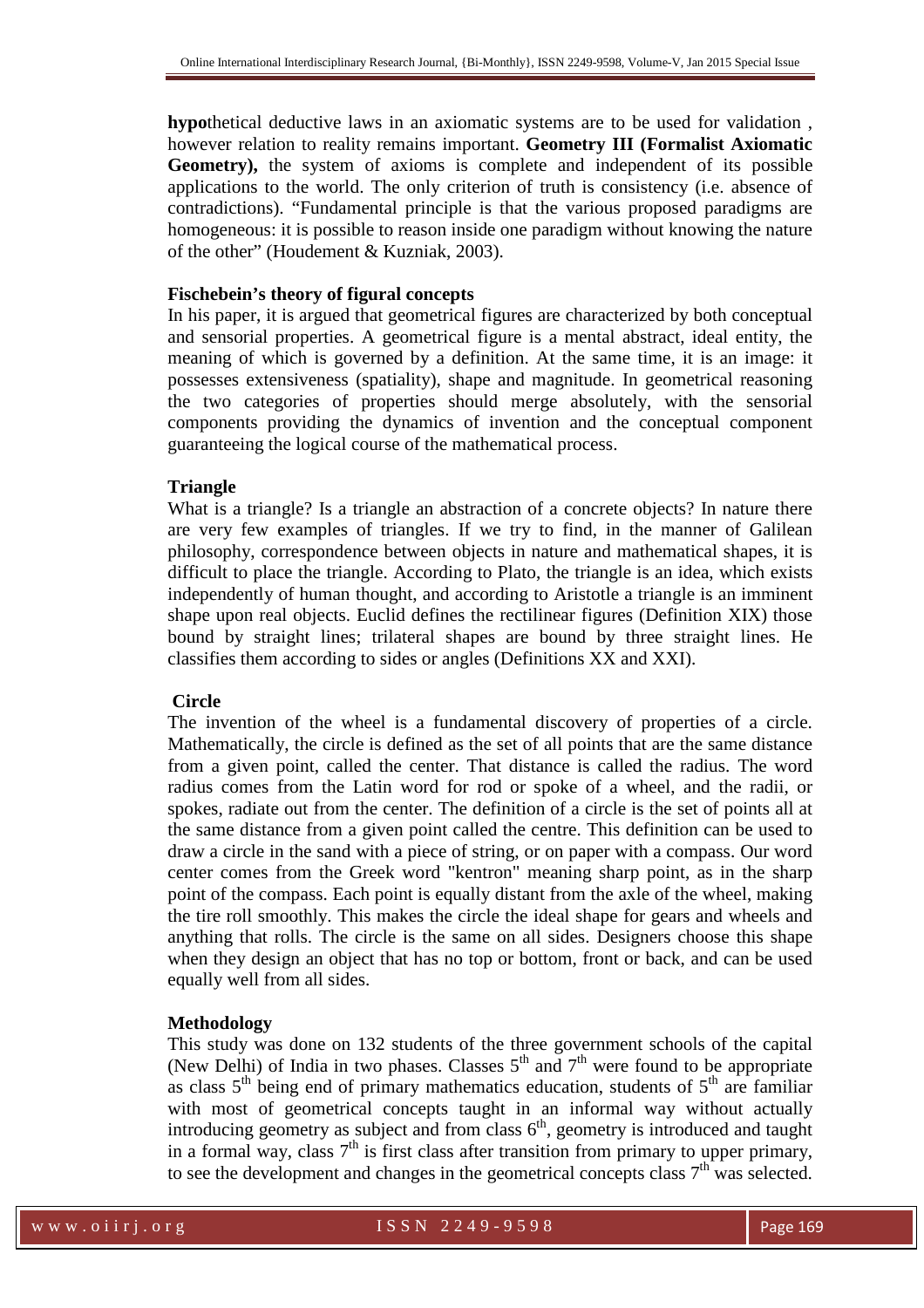The study was conducted in two phases. In Phase 1, In order to invoke what 'Triangle' and 'Circle' bring to mind of students, four activities (Drawing, Brainstorming, Defining, Identification) were prepared. (Based upon the study did by Vighi in 2005) .To explore the other factors which may contribute to the developmental changes in the mathematical concept, classroom observations, teachers' interview were conducted and information about the students' backgrounds were gathered. Selected students were of low economical status, Parents of most of the students were uneducated and most of the students were sent for mathematics tuition in their nearby place which were not of very good standard as tuition fee of these centers were very low(around Rs.150 to Rs. 200 for all subject).

In the second phase, in-depth interviews of the selected 20 students were conducted. These students were selected on the basis of their responses given in the activity sheets.

## **Description of data Gathering Resources Activity Sheets for Students Activity One: Drawing**

Students were asked to draw 4 different triangles and circles, using a sheet of blank paper and they were free to draw either using geometrical tools or free hand. Following tasks were carried out:

- 1. Draw a triangle/ Circle
- 2. Draw a different triangle/Circle
- 3. Draw another different triangle/ Circle
- 4. Draw another triangle different from all three.

The children were also asked to explain the choices they made in their drawing, and to explain the 'differences.

#### **Activity Two: Brainstorming**

In order to further investigate, brainstorming activity was carried out. Each child was asked about the think of a word Triangle/Circle and draws everything that the word suggested and they see around.

#### **Activity Three: Defining**

Children were asked to give written explanation of what they mean by 'Triangle' and Circle in their own words.

#### **Activity Four: Identification**

Children were asked to look at different shapes and their features, identify their main characteristics and decide whether those are triangle/Circle or non triangle/ non circle corresponded to the explicit or implicit definition of a triangle.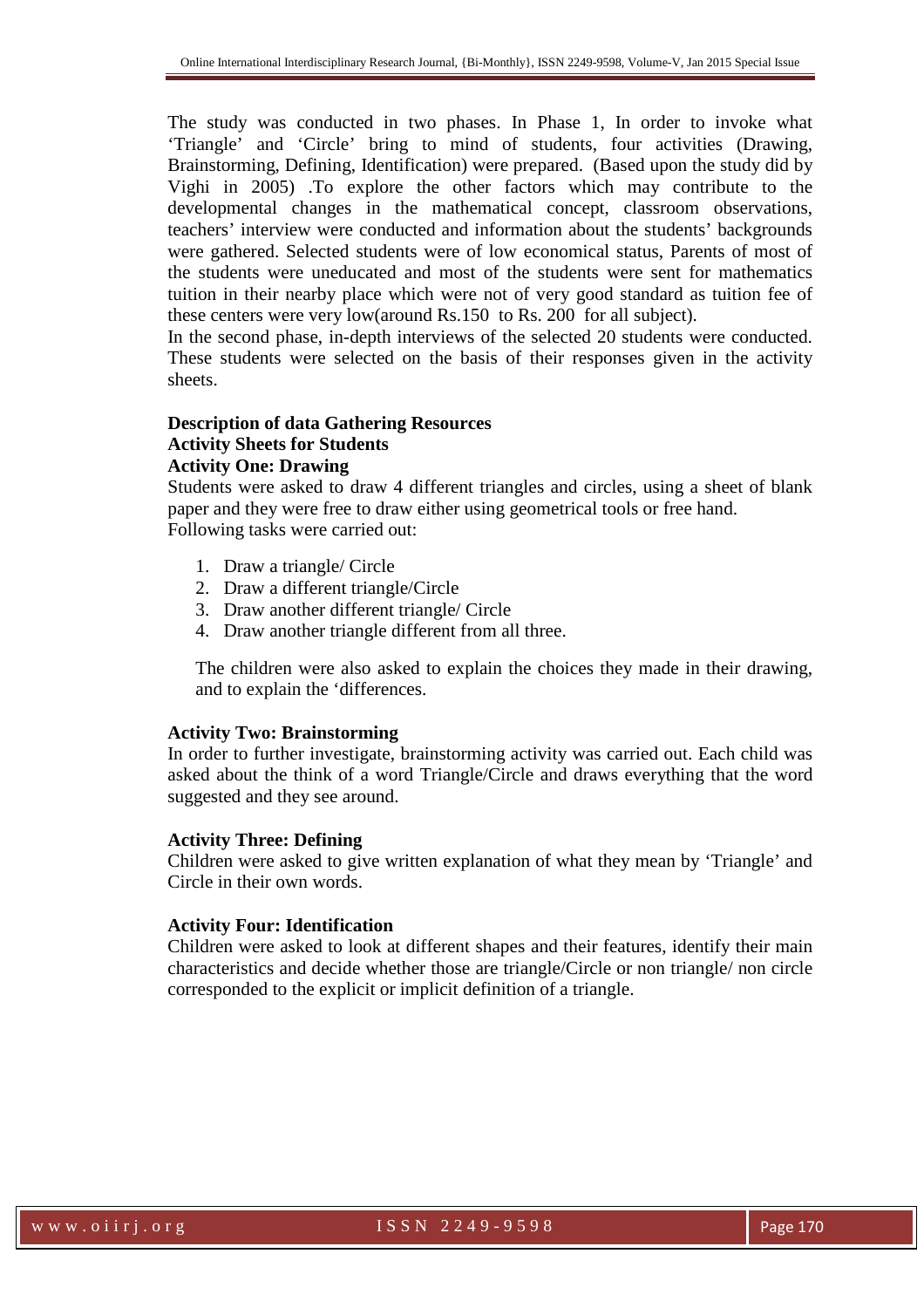

#### **Class Observations**

Selected section of classes  $5<sup>th</sup>$  and  $7<sup>th</sup>$  of selected three schools were observed for 2-2 days to get a feel about general pedagogical practices in mathematics followed in the class and to get familiar with the students. However, these class observations were not specific to geometry teaching but to observe the class environment, interaction between student and teacher, students' participation in the class and resources used by teacher in the class to teach mathematics.

#### **Semi-Structured Interview for Teachers**

 Teachers were asked about general information viz. name, class taught academic qualification, and professional qualification experience and school name. In the  $2<sup>nd</sup>$  part of the interview teachers were asked about the following dimensions:

- The resources available in school for mathematics teaching
- Responses from parents of school children
- Books referred by teachers to teach mathematics
- Book followed in class to teach mathematics
- How do they introduce a chapter generally

#### **Questionnaire for Students**

There were two sections in the questionnaire along with the general information section. In general information section the student had to fill: name, class, age and school name. Sections were divided dimension wise and comprised both closed and open ended questions.

Phase 2 comprised in-depth interview of the students on the basis of the analysis of the responses given in the activity sheets of phase 1. 10 students of grade V and 10 students of grade VII were selected for the in-depth interview on the basis of variations in the answers.

### **Results**

# *Some of the major findings based upon four activities given to the students related to the Development of the concept Triangle are as following:*

Most of the students gave explanation about the difference that was based upon perceptual aspect of geometrical Orientation i.e. vertex with changing directions E.g. **in the in-depth interview:**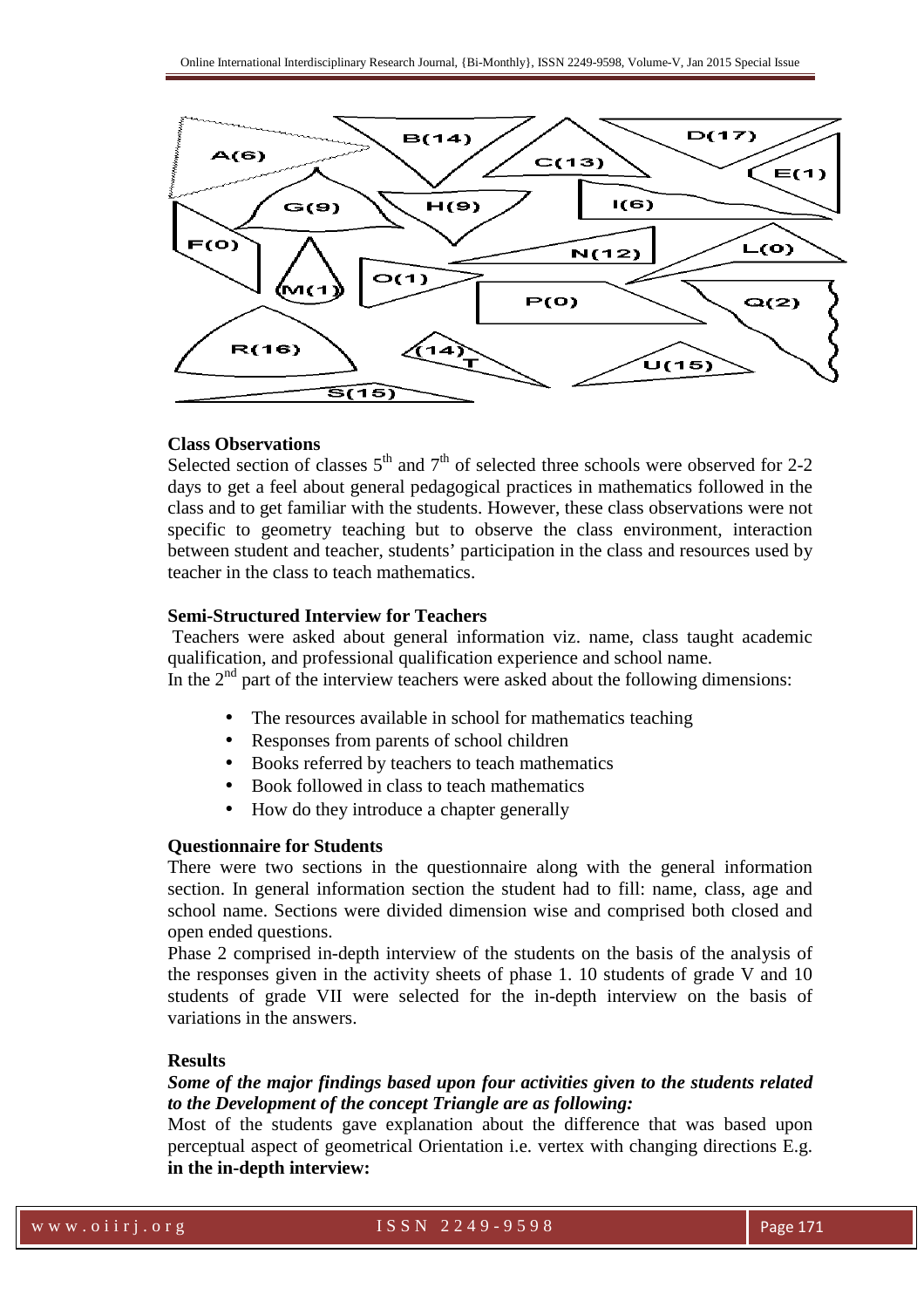# **Question:** *Aap ko ye triangles alag kyo lag rhe hai?* **Answere:** *Ek ki chonch upper hai, dusre ki neeche hai*

- $\triangleright$  Another significant aspect is that the need for diversification led a number of children to change the sides of the triangle. They thus obtained what they referred to as a "moved", 'inclined' triangle', or a triangle with curved sides or even, more surprising, a triangle where outer sides are designed. Thus many children do not have the idea of side or rather they have, a very specific idea, certainly not Euclidean.
- $\triangleright$  The most significant result however was that the triangle is essentially the same, equilateral and with one side horizontal. It is "the" triangle; some children call it the "normal/simple triangle". Students have a perception about triangle which should have a horizontal base and a point. The plausible explanation is that this type of triangle is usually drawn by their teacher or most of the time it is in their textbooks.



- $\triangleright$  Looking at the changes from class V to class VII there is not much difference found in the drawing of triangles as most of the students drew acute angled triangle which is considered as prototype (Hershkowitz, Vinner and Bruckheimer, 1987) of the triangle except very few students of class VII who drew right angled triangle as different one.
- $\triangleright$  Looking at the lexical aspects i.e. language used by students, it can be seen that more students of class VII used more propositions instead of using natural speech for the explanation given to make different choices e.g. students of class VII could differentiate in terms of types according to sides i.e. scalene, isosceles and equilateral but they could not use the same criteria for drawing activity so there is a plausible explanation that students tried to write the ratify answers which were taught in the class.
- $\triangleright$  Only 2% of class VII student could define triangle, but most of the students gave partially correct definition. Their explanation includes the following attributes :
	- -It is a shape with three peaks(three angles).
	- -Triangle has three sides.
	- -It has three corners.
	- -Another explanation is horizontal line and a peak.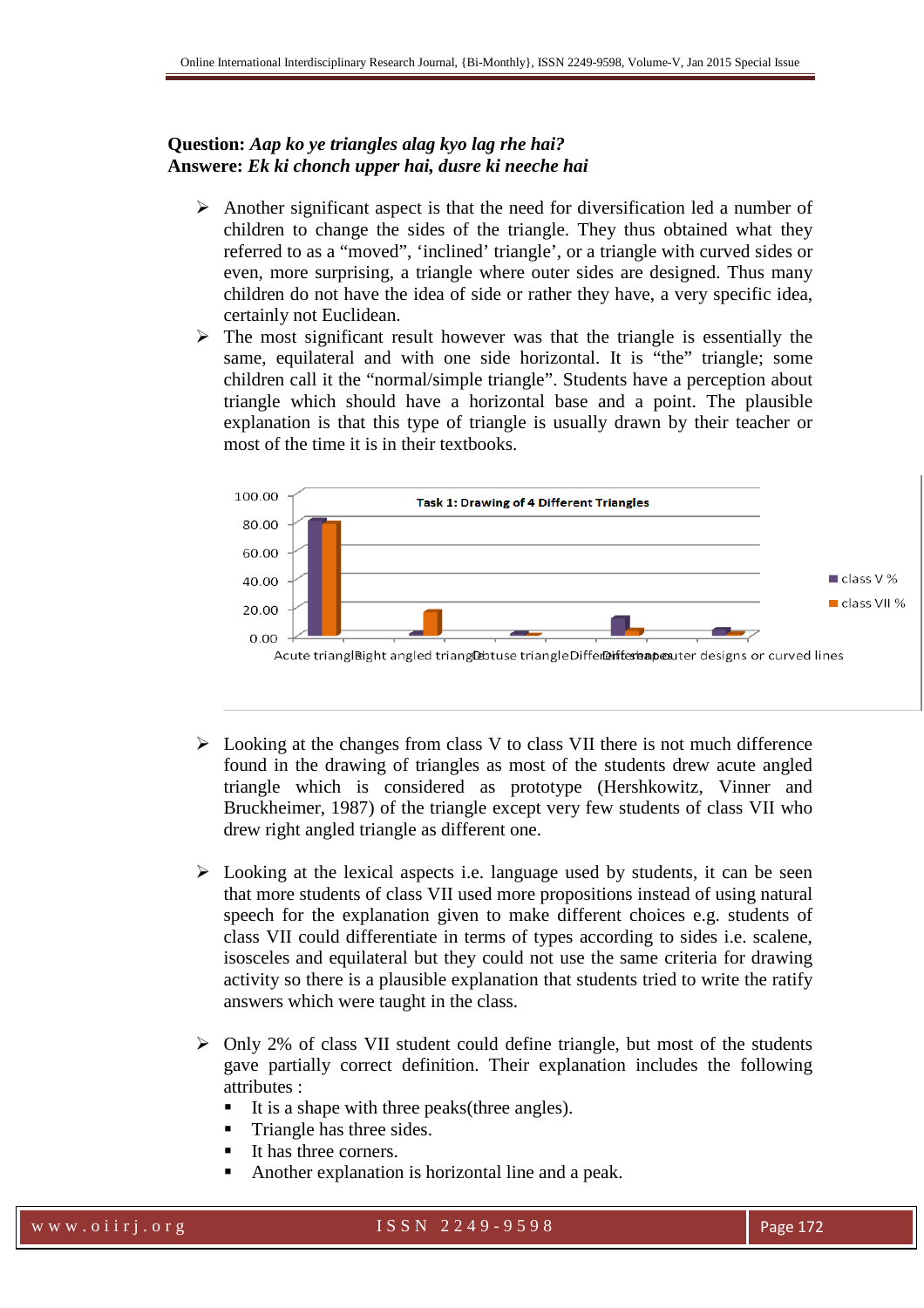- - Class VII students also tried to explain triangle by giving its types viz. scalene, equilateral and isosceles triangle and explaining them what they are.
- -One line horizontal and other two lines are inclined.
- $\triangleright$  Another aspect that was found that figure D was identified as a triangle by all the subjects questioned. This is, certainly, the prototype of the triangle concept (what may be called specifically an 'equilateral Triangle).
- $\triangleright$  Most of the class V students were not able to handle the compass to draw circle.
- $\triangleright$  Another significant aspect that emerges which is consistent with what Duval explains about three cognitive processes i.e. student could not draw equilateral triangle though he knows what it is.

# *Other interesting findings based upon the teachers' interview and other resources are:*

- $\Box$  Primary school teachers are mother teachers and teach all the subjects so lack of expertise.
- $\Box$  There are no mathematics lab facilities available for the students of V and VII.
- $\Box$  No interaction between primary school teacher and upper primary school teacher about the pedagogical practices .
- $\Box$  Students belong to poor families and parents are not educated still they go to mathematics tuition;
- $\Box$  There is possibility that these tuitions are not of good standard, so students instead of understanding the concept tried to give memorized answers.

### *Major findings related to the Development of the concept 'Circle' are as following:*

- Students have a vague idea about the word 'round', round for them means without any cut and sharp point or a round figure is one that does not have edges.
- Another important aspect that Circle is considered as round figure with no shape it means for them shape means is sharp pointed with proper edges.
- Students could not generate of the formal definition of circle, though it was not taught at that level. So it seems important in case of circle that formal definition of circle needs mediation.
- Class V students could not handle the compass to draw circle they either drew it free hand or with using any round shape. However class VII students used compass to draw circle.
- The another significant result that I circle drawn by most of the students was perfectly round but  $2<sup>nd</sup>$  and  $3<sup>rd</sup>$  circle was made either in oval shape or with different outer designs in order to make them different. I circle like triangle was considered normal circle. So the word 'different' made them think to distort the actual shape of circle.
- Looking at the changes from class V to class VII there is not much difference found in the drawing of circles however while explaining few students of class VII used the criteria of difference in radius. Not even a single child could give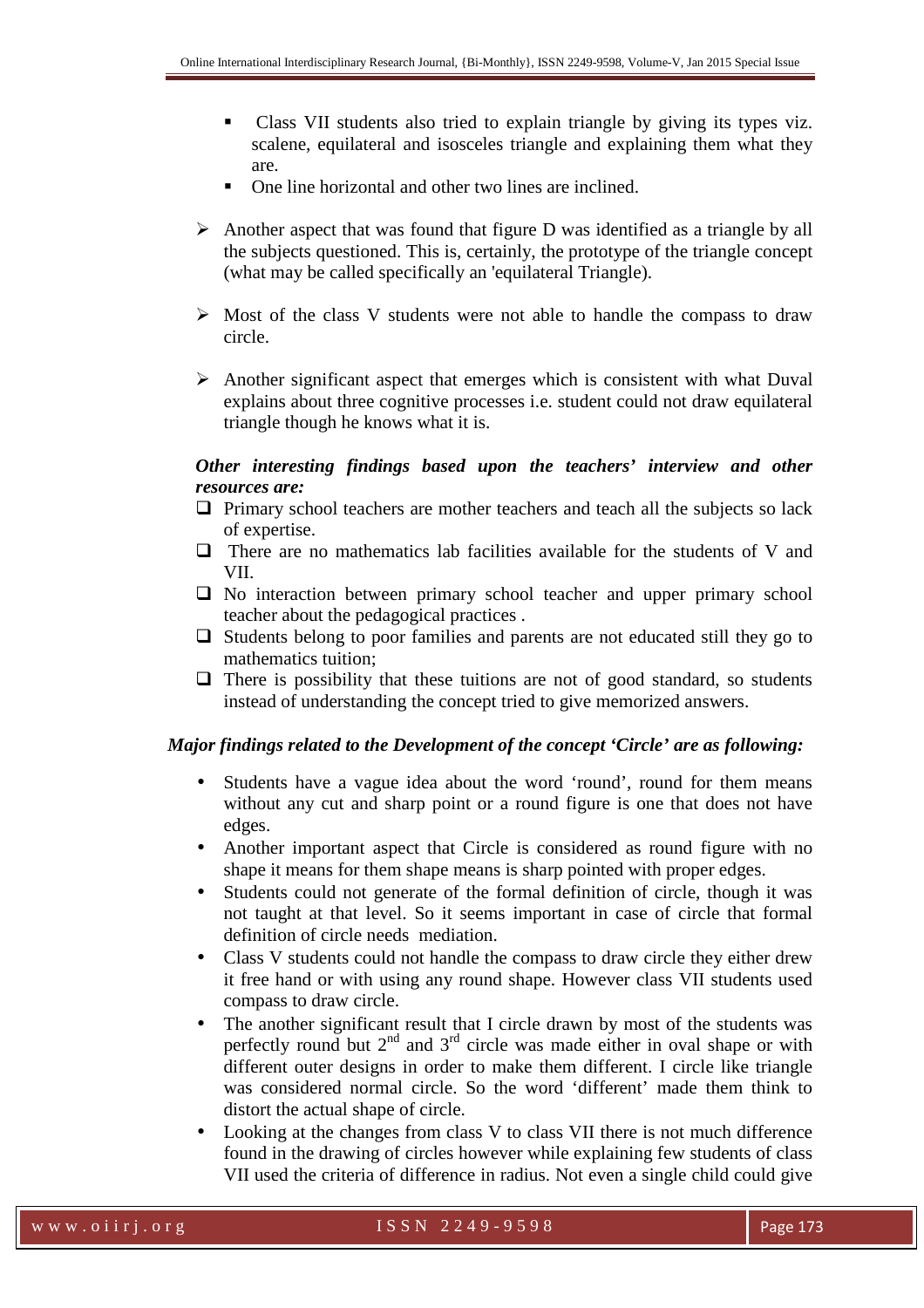a formal definition of circle so it shows importance of instruction in spite of age as factor for the development of the concept.

- As far as lexical aspect is concerned, students used explanation in natural speech e.g. circles are different because a) they are different in size b) they are different shapes like moon sun c) they are made using different instruments.
- Students are not able to define circle without being taught however they were able to identify it correctly, plausible explanation is that as circle is very close to real life objects so figural aspect is stronger than the conceptual one.

#### **Discussion and Implications for Teaching and Learning Geometry**

As far as the development of the understanding of these concepts is concerned, researcher found a huge gap between the personal and geometrical meaning of the concepts among students of class V and VII. Though there is an improvement in the answers of class VII students than class V, analysis of the data shows that instruction provided in the class may responsible for the quality of answers with regard to the control exerted by the conceptual constraints on the figural interpretation of geometrical entities as the attributes explained by the most of the students while defining 'Triangle' were not being used while identifying those figures. Analysis of the data also shows that class V and VII students still belong to Geometrical Paradigm 1 (Houdement and Kuzniak,2003), as responses of most of the students were based more on intuition and experience than on properties and definitions. Here to note that as per the three paradigms of geometry, students should be able to use geometrical instruments in paradigm 1, but most of the class V students were not able to handle the compass. Another significant aspect that emerges which is consistent with what **Duval** explains about three cognitive processes i.e. student could not draw equilateral triangle though he knows what it is. It means development of reasoning or visualization does not assure the development of construction.

As far as **implications** of the findings of the teaching of geometry are concerned, Teaching and learning geometry depends upon the epistemological nature and the cognitive processes involved in understanding geometry.

While discussing its epistemological nature-two aspects have been seen. On one hand, it is the study of logical relations, deductive reasoning and on the other hand it refers to spatial concepts, intuitive understanding.

*The goal of geometry learning should be the realization of geometry as a deductive structure, with geometry as the science of our environment as a necessary pre-requisite. Findings of the study helps to* decide the extent of depth of mathematical knowledge and reasoning teachers need for teaching, Based upon these aspects and the cognitive process involved in the development of geometrical thinking, it can be inferred that primary teachers should be at least, in the second paradigm (geometry II), and secondary school teachers should be in third paradigm (geometry III) to help making the transition easier from one paradigm to  $2<sup>nd</sup>$  paradigm (Dorier, Gutierrez, Strasser, 2003)

 . The van Hiele levels also provide a good reference to answer the question on reasoning: teachers should reason at least one level higher than students although they have to be aware that they should interact with their pupil on their level). Then primary school teachers should be atleast in the third level and secondary school teachers should be at least in the forth level. Therefore, teacher training courses should allow perspective teachers to learn the relationship among abstract geometrical concepts or properties and their concrete representations, and to discover geometric models in children's ordinary life environment.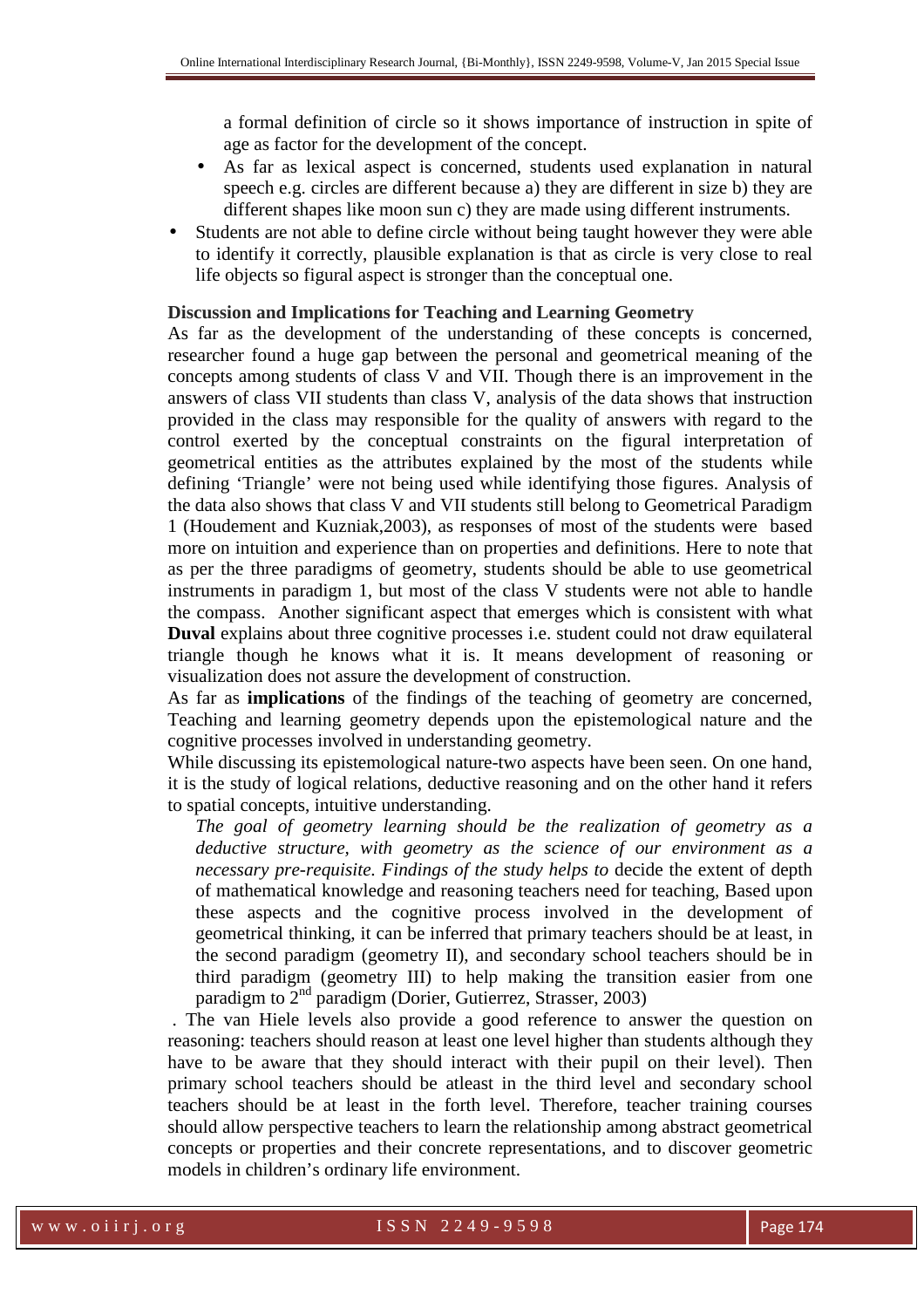- Teachers should focus on different kinds of triangles besides just introducing prototype of triangle. The process of construction and reasoning should be developed separately as they are independent of each other keeping in mind the synergy of these processes is necessary for proficiency in geometry. (Duval, 1998).
- $\triangleright$  There were some triangles(N,S,T,U) which most of the students could not identify as triangles, some of the reason s they gave are: N because its one side is standing straight and they consider a triangle with horizontal side and two inclined sides, S because it is touching horizontal; T because it is very thin, U earlier was not accepted by many students as they were thinking that it does not have horizontal base but later on in the in-depth interview almost all children accepted it. Teachers should focus on these types of triangles besides just introducing prototype of triangle.
- $\triangleright$  As the analysis shows that students marked those shape as triangle which are not triangle in the Euclidean space but could be triangle in other space like in non Euclidean space e.g. B and C are triangles in non Euclidean space; teachers needs have knowledge about the different type's geometry.
- $\triangleright$  Transition from geometry I to geometry II is important but crucial Therefore, teacher training courses should allow perspective teachers to learn the relationship among abstract geometrical concepts or properties and their concrete representations, and to discover geometric models in children's ordinary life environment.
- $\triangleright$  As Euclidean geometry is most prevalent at school level so it is essential for the teachers to know its triumphs and limitation. It will help to realize the objectives of teaching. At lower level we try to relate students with the physical reality, teachers must know that in Euclid geometry we use ideal object as approximation while applying to our space. It is just a matter of convenience. As recent developments in psychological view of geometry have also shown the importance of spatial reasoning, Euclidean geometry has not remained just a fixed body of axioms and postulates and deductive reasoning. Since then the content of this geometry has been revised by many modern mathematician.

#### $\triangleright$  To understand the children's understanding of geometric thinking

Other theoretical frameworks (alternative routes by Battista and Houdements and kuzniak' theoretical framework)which are built up to elaborate or revise Van-Heile levels help to provide more elaborate understanding of children's understanding of geometry i.e. how does it develop in small incremental steps and progress through transition phases.

 $\triangleright$  To decide the appropriate tools for the learning of geometry

Van Hiele levels give importance to teaching and using instruments to develop geometrical reasoning as at level I, II, III the-re is need of physical objects, instruments and drawing to help students solve task or understand geometrical structure or organize their reasoning. Technology is also being used for the learning of geometry as it focus on the aspects of visualization and spatial reasoning which are important aspects of geometrical thinking. Laborde; Kynigos; Hollebrands; Strasser(2006) found dialectical link between the development of theories and research on the use of technology in geometry.

 $\triangleright$  Major implications of Duval's theoretical framework: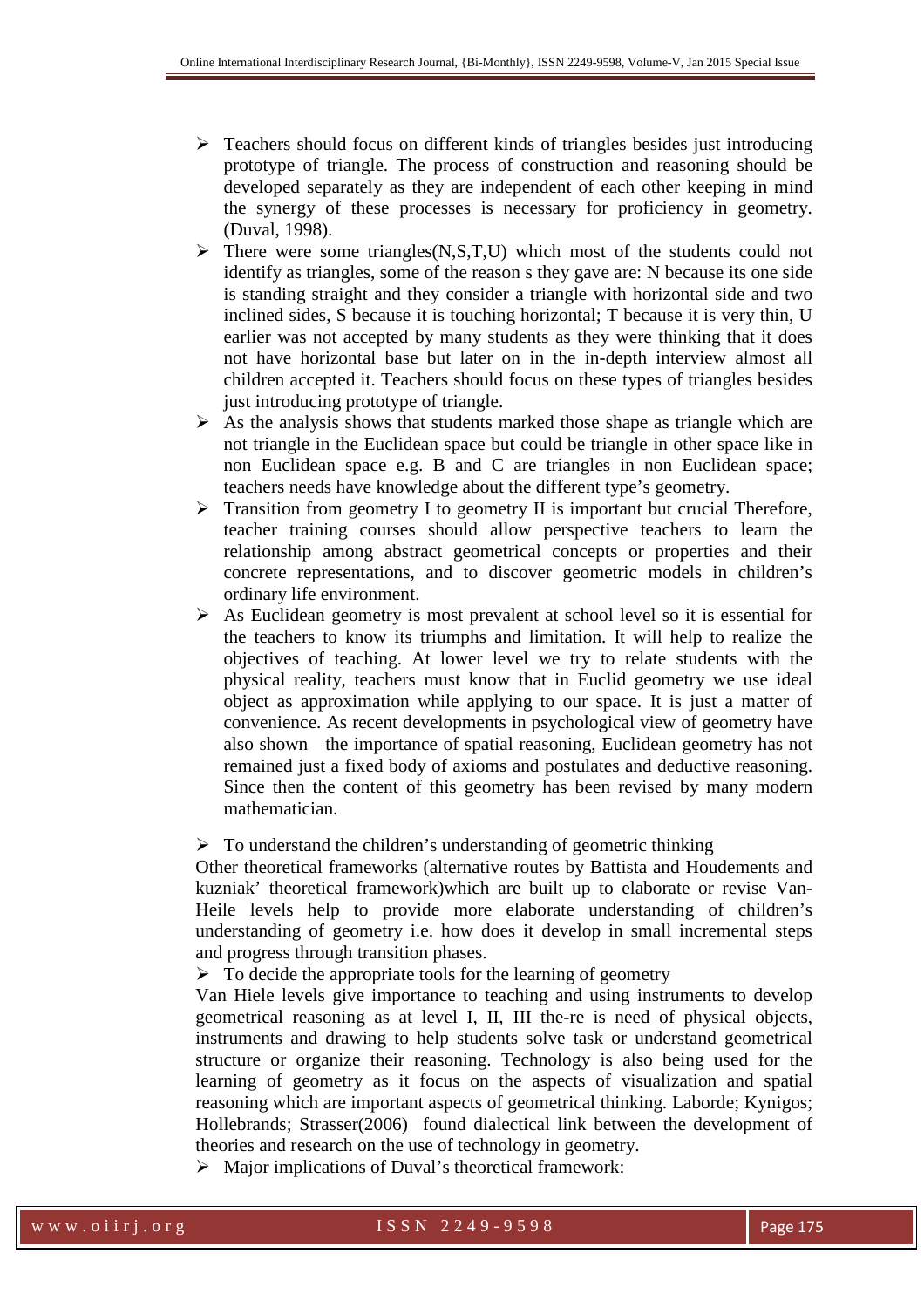- o The three kinds of processes i.e. visualisation, construction and reasoning must be developed separately. This framework says that they are independent of each other
- o As there are various kind of reasoning and various ways to see a figure so it is important for teachers to use differentiated task for the students to develop various kinds of reasoning and visualization.
- o Those task also be involved by which there processes can be used in coordination as "their synergy is cognitively necessary for proficiency in geometry" (Duval, 1998).

Some of the plausible explanations related to the pedagogical practices and lack resources related to mathematics teaching might be the factors responsible for lack of understanding of Geometry. Observation of class V and VII shows that Primary school teachers are mother teachers and teach all the subjects so lack of expertise. There are no mathematics lab facilities available for the students of V and VII. Another aspect is that most of the students belong to poor families and parents are not educated still they go to mathematics tuition; there is possibility that these tuitions are not of good standard, so students instead of understanding the concept tried to give memorized answers. But more investigation is required pertaining to the same.

#### **References**

Berthelot, R. & Salin, M.H (1998) The Role of pupils' spatial knowledge in the elementary teaching of geometry in Mammana, C. & Villani, V. (eds) (1998) Perspective on the teaching of geometryfor the  $21<sup>st</sup>$  century, pp.71-78. Dordrecht, Kluwer Academic Publishers.

 Battista, M. T. (2007). The development of geometric and spatial thinking. In Lester, F. (ed.) *second handbook of research in teaching and learning in Mathematics (843- 908).* Reston, VR: NCTM.

Duval, R. (1998). Geometry from a cognitive point of view. in Mammana, C &Villani, V. (eds.), *Perspectives on the teaching of geometry for the 21st century*(New ICMI Study Series n. 5) (37-52). Dordrecht, HL: Kluwer.

 Fischbein, E. (1993). The theory of figural concepts. *Educational Studies in Mathematics, 24* (2), 139-162.

 Fischbein, E. (1998).Concepts and Figures in geometrical reasoning. *International Journal of Science Education,*20 (10), 1193-1211

 DOI: 10.1080/0950069980201003 URL: http://dx.doi.org/10.1080/0950069980201003

 Gagatsis, A., Deliyianni, E., & Ilida,E. (2009a). A theoretical model of students' geometrical figure understanding. *Proceedings of 6th Conference of CERME (WG5).* 

 Gagatsis, A. & Panaoura, G. (2009b). The geometrical reasoning of primary and secondary school students. Proceedings of  $6<sup>th</sup>$  Conference of CERME 6 (WG5).